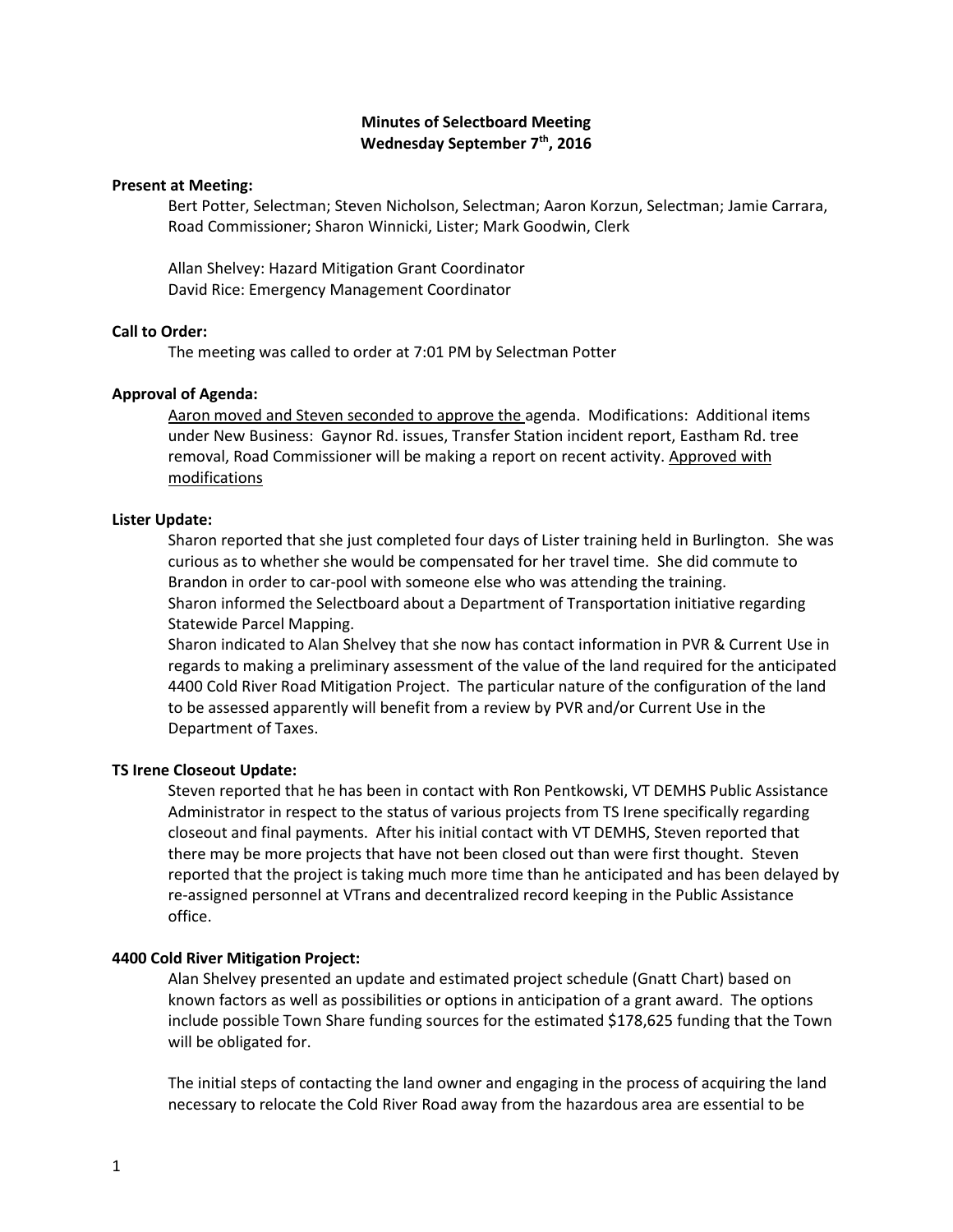taken soon, in order for the project to commence and be completed within the estimated twoyear time frame. Alan indicated that the timing of the project becomes critical depending on how the Town share portion will be raised, particularly if bonding might be a methodology utilized because it has an additional time factor associated with that method. Alan indicated that taking the initial steps of negotiating the fair assessment process and getting an appropriate survey completed will be useful in being able to proceed quickly once the Grant is awarded.

In response to an inquiry from Bert, Alan will attempt to ascertain if the Town must "have title" to the land prior to the Grant award, or if having an "option and or agreement in place" will suffice to meet the obligations of the Grant.

At this time it would appear that there is about \$20k left from the \$25k Mitigation Fund that was set aside for this specific project last year. Jamie indicated that he will inquire with VTrans as to alternate sources of matching funds (Better Back Roads, Rural Roads mitigation funds, etc.).

An agenda item will be placed for the next Selectboard meeting for further discussion.

A courtesy contact with the landowner will be attempted by Bert, Aaron and Alan this Friday.

#### **Tree Removal at 3081 Eastham Rd.:**

Bert reported that James Bennick wanted to know why the tree near his property was taken down by the Road Commissioner. Apparently the tree was declared dead and hazardous by the Tree Warden and based upon its inherent instability was removed by the Road Commissioner, who validated its condition.

Jamie and Arron reported that the Meeting House Committee were looking to have some deteriorating maple trees removed near the Meeting House that are in the Town ROW. Jamie is planning to have a Green Mountain Tree Tech remove them later in the year with possibly some other dead or dying trees.

#### **Road Commissioner Report:**

Jamie took delivery of the new truck on Tuesday September 6. There is a new feature called "On Command Communication" which is a remote monitoring system so that diagnosis of malfunctions can be made remotely, by-passing the need for towing to determine the fault codes. The service has an initial Hardware cost of \$495 for two years monitoring and continued monitoring from Clark's at no charge after that.

Bert moved and Aaron seconded to approve the two (2) year On Command Connection Service for the new International Truck. Approved.

### **Executive Session:**

The meeting moved into Executive Session at 8:10 PM to discuss personnel matters. Returned from Executive Session at 8:18 PM

The personnel issues will continue to be monitored with the Selectboard being kept appraised of the situation moving forward.